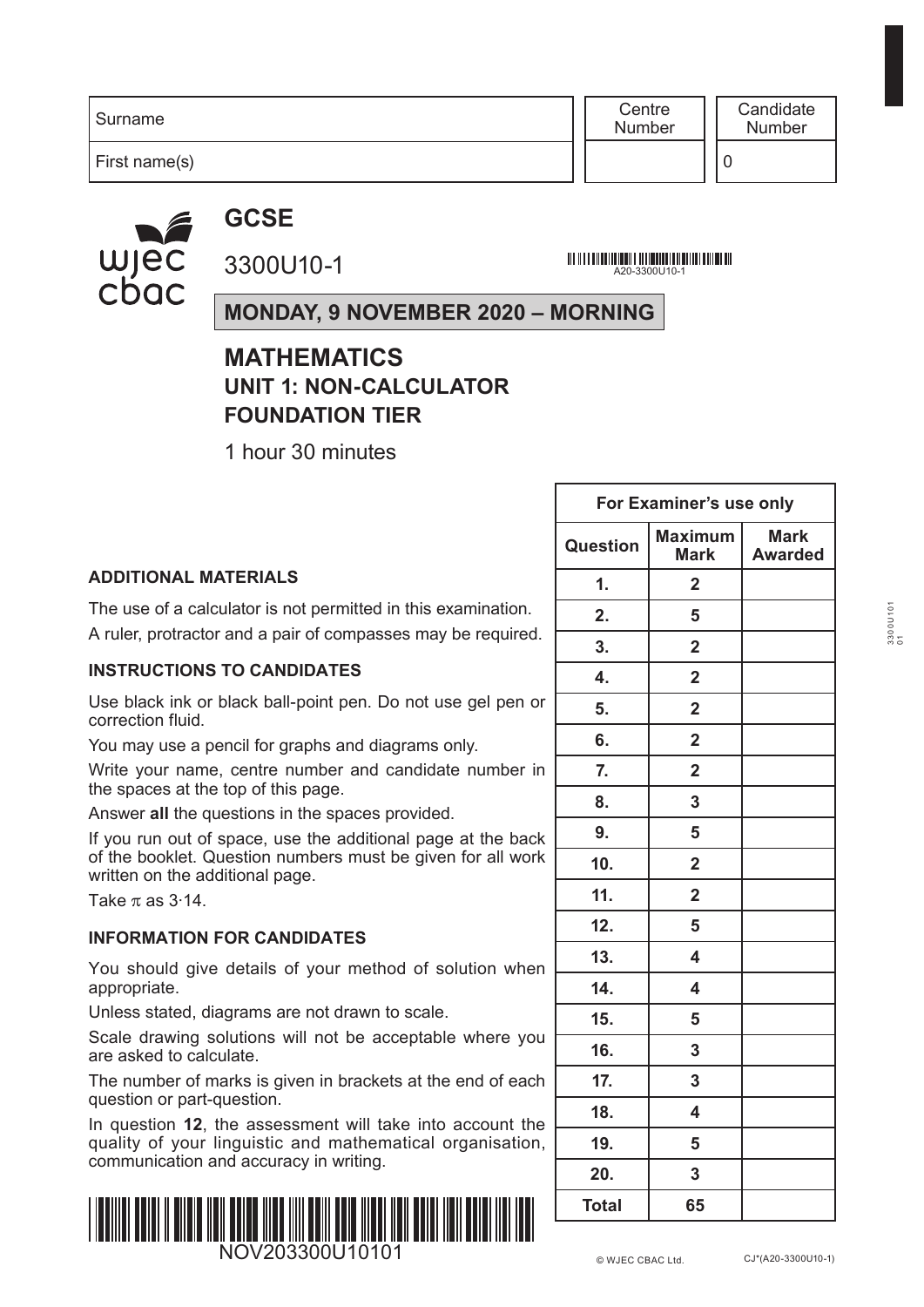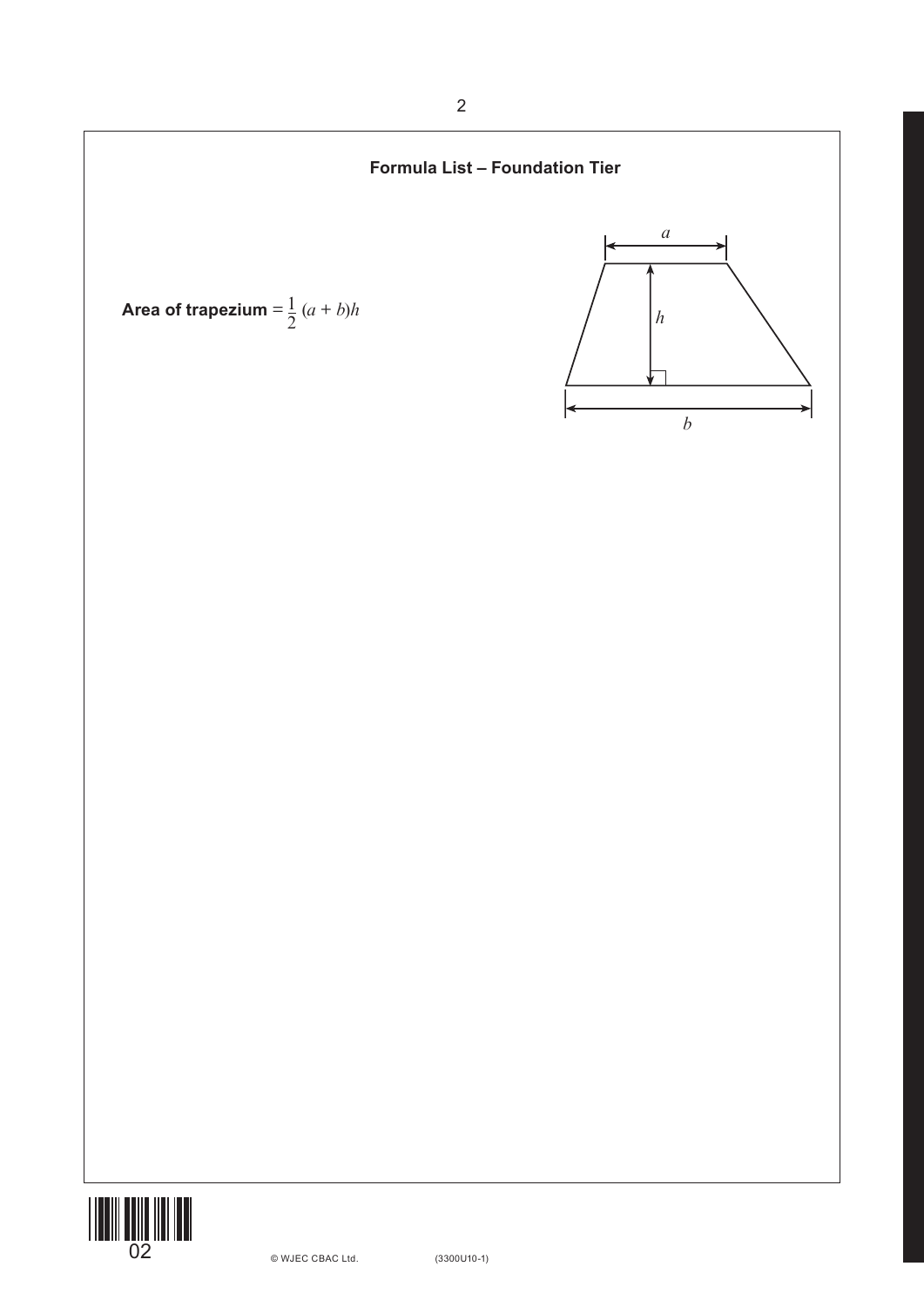|    |     |                                                                                                                               |       | Examiner    |
|----|-----|-------------------------------------------------------------------------------------------------------------------------------|-------|-------------|
| 1. | (a) | Draw an angle of 35° at point A.                                                                                              | $[1]$ | only        |
|    |     |                                                                                                                               |       |             |
|    |     |                                                                                                                               |       |             |
|    |     |                                                                                                                               |       |             |
|    |     |                                                                                                                               |       |             |
|    |     |                                                                                                                               |       |             |
|    |     |                                                                                                                               |       |             |
|    |     | $\boldsymbol{A}$                                                                                                              |       |             |
|    | (b) |                                                                                                                               |       |             |
|    |     | In the space below, draw a circle with a diameter of $14 \text{ cm}$ .<br>The centre of the circle is marked $\bullet$ below. | $[1]$ |             |
|    |     |                                                                                                                               |       |             |
|    |     |                                                                                                                               |       |             |
|    |     |                                                                                                                               |       |             |
|    |     |                                                                                                                               |       |             |
|    |     |                                                                                                                               |       | $3300$ U101 |
|    |     |                                                                                                                               |       |             |
|    |     |                                                                                                                               |       |             |
|    |     |                                                                                                                               |       |             |
|    |     |                                                                                                                               |       |             |
|    |     |                                                                                                                               |       |             |
|    |     |                                                                                                                               |       |             |
|    |     |                                                                                                                               |       |             |
|    |     |                                                                                                                               |       |             |
|    |     |                                                                                                                               |       |             |
|    |     |                                                                                                                               |       |             |
|    |     |                                                                                                                               |       |             |
|    |     |                                                                                                                               |       |             |
|    |     |                                                                                                                               |       |             |
|    |     |                                                                                                                               |       |             |
|    |     |                                                                                                                               |       |             |
|    |     |                                                                                                                               |       |             |
|    |     |                                                                                                                               |       |             |
|    |     |                                                                                                                               |       |             |
|    |     | Turn over.<br>$(3300U10-1)$<br>© WJEC CBAC Ltd.                                                                               |       |             |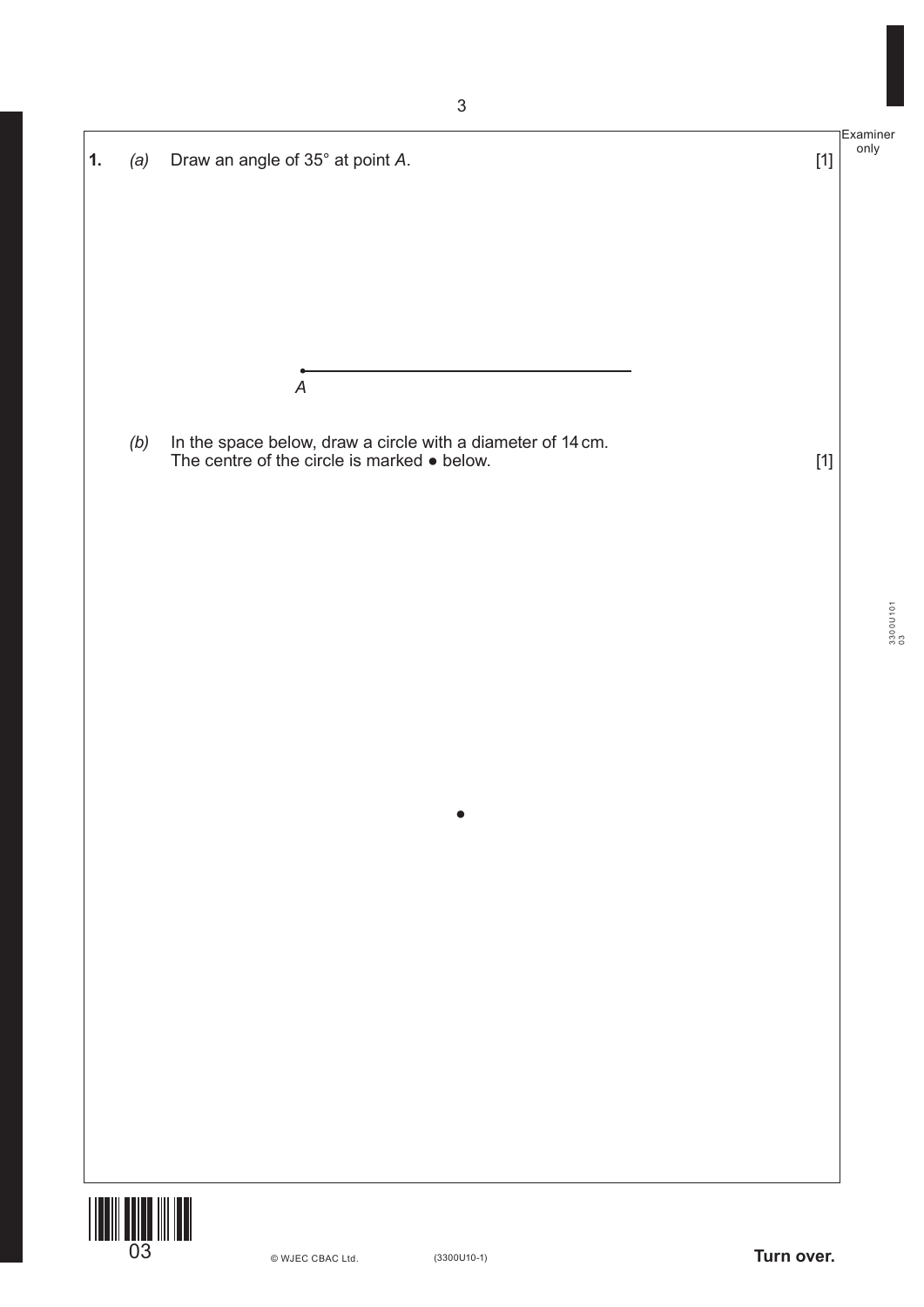| 2. | (a) | Add 4571 and 862.                                                                                                                                     | $[1]$ | Examiner<br>only |
|----|-----|-------------------------------------------------------------------------------------------------------------------------------------------------------|-------|------------------|
|    |     | (b) Subtract $643$ from 817.                                                                                                                          | $[1]$ |                  |
|    | (c) | Calculate one quarter of 300.                                                                                                                         | $[1]$ |                  |
|    | (d) | Gwilym thinks of a number.<br>When he divides his number by 7, he gets an answer of 6.<br>When he divides his number by 2, what should his answer be? | $[2]$ |                  |
| 3. | (a) | Write 637 correct to the nearest 100.                                                                                                                 | $[1]$ |                  |
|    | (b) | Write 3892 correct to the nearest thousand.                                                                                                           | $[1]$ |                  |
|    |     |                                                                                                                                                       |       |                  |

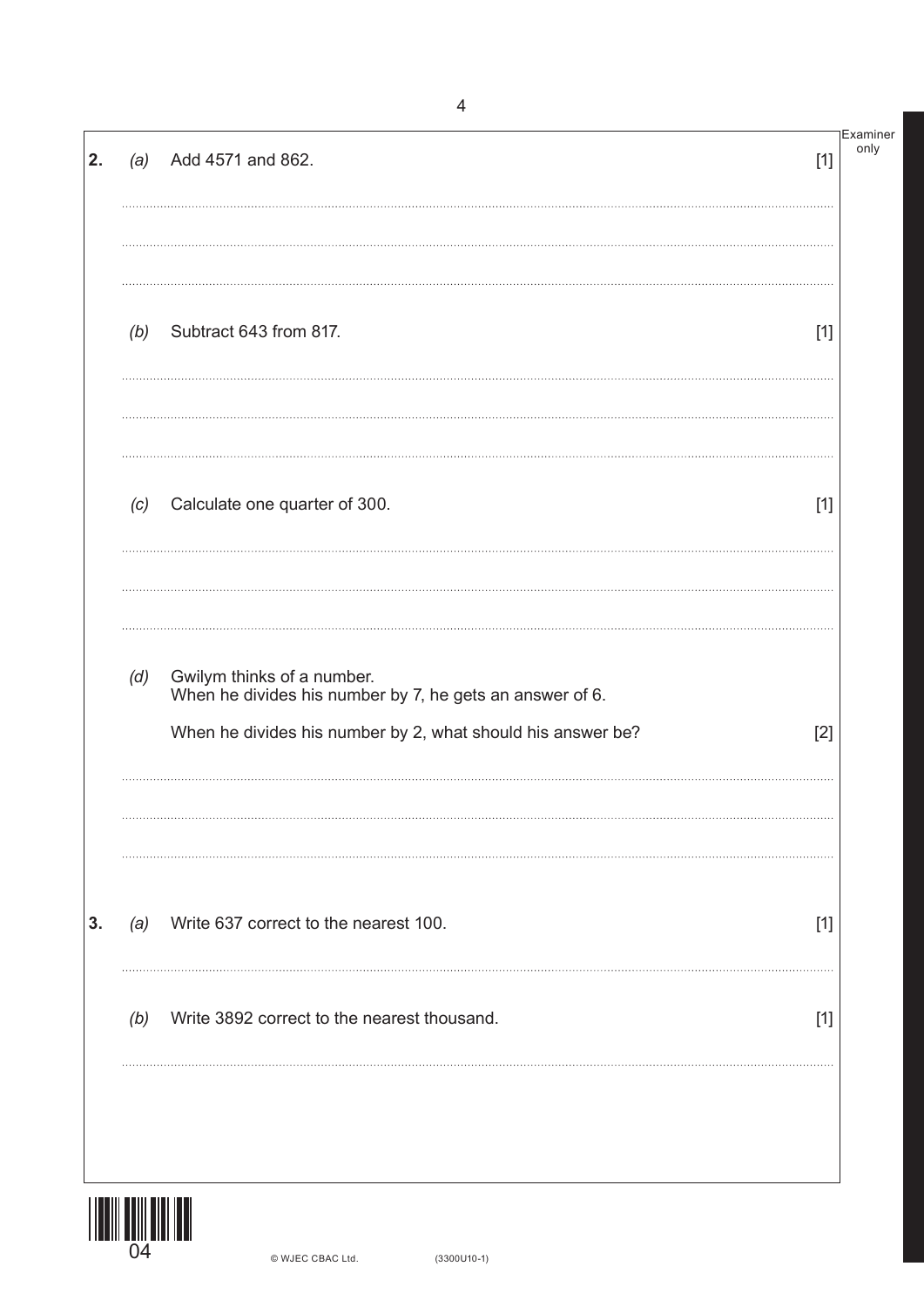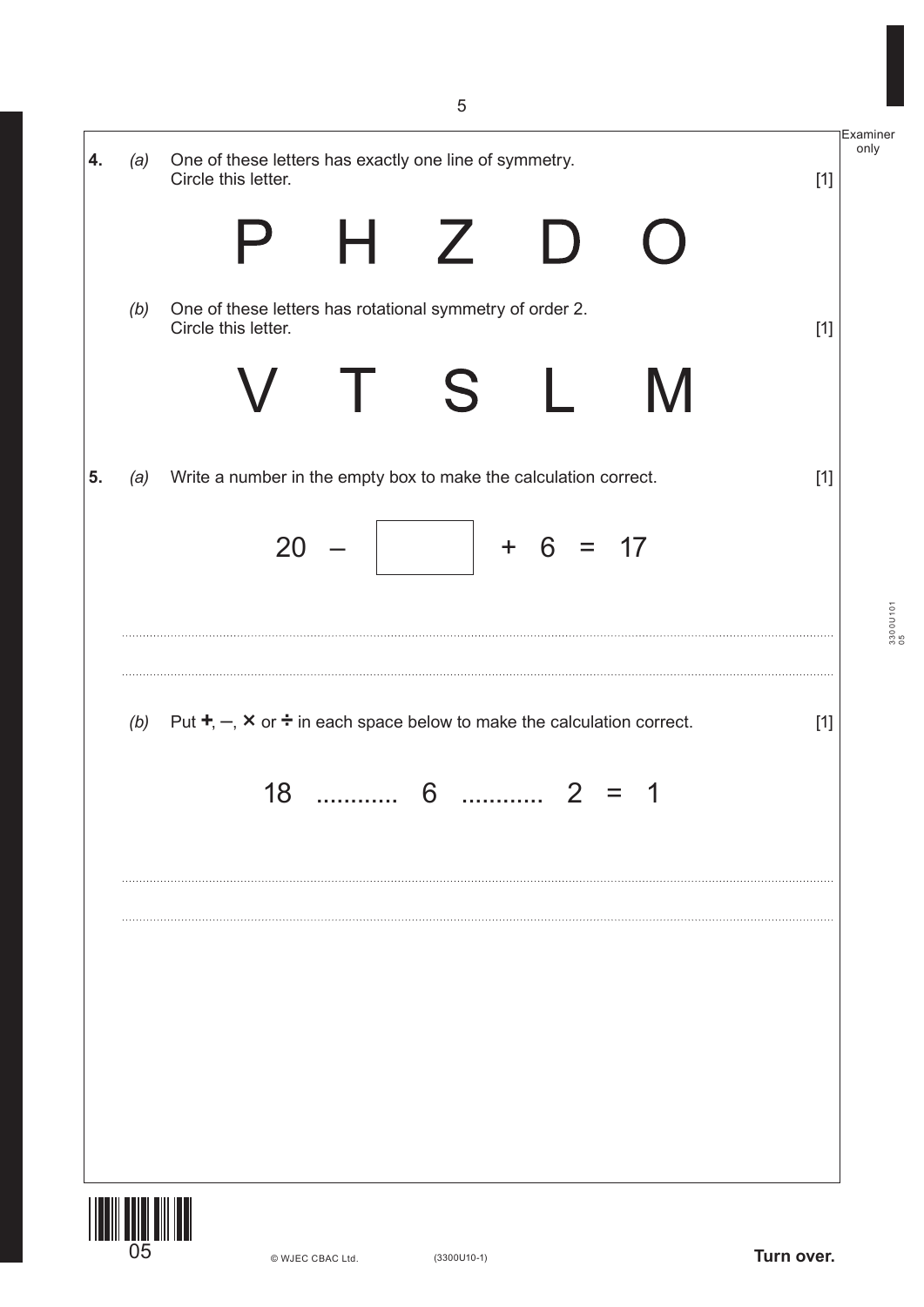

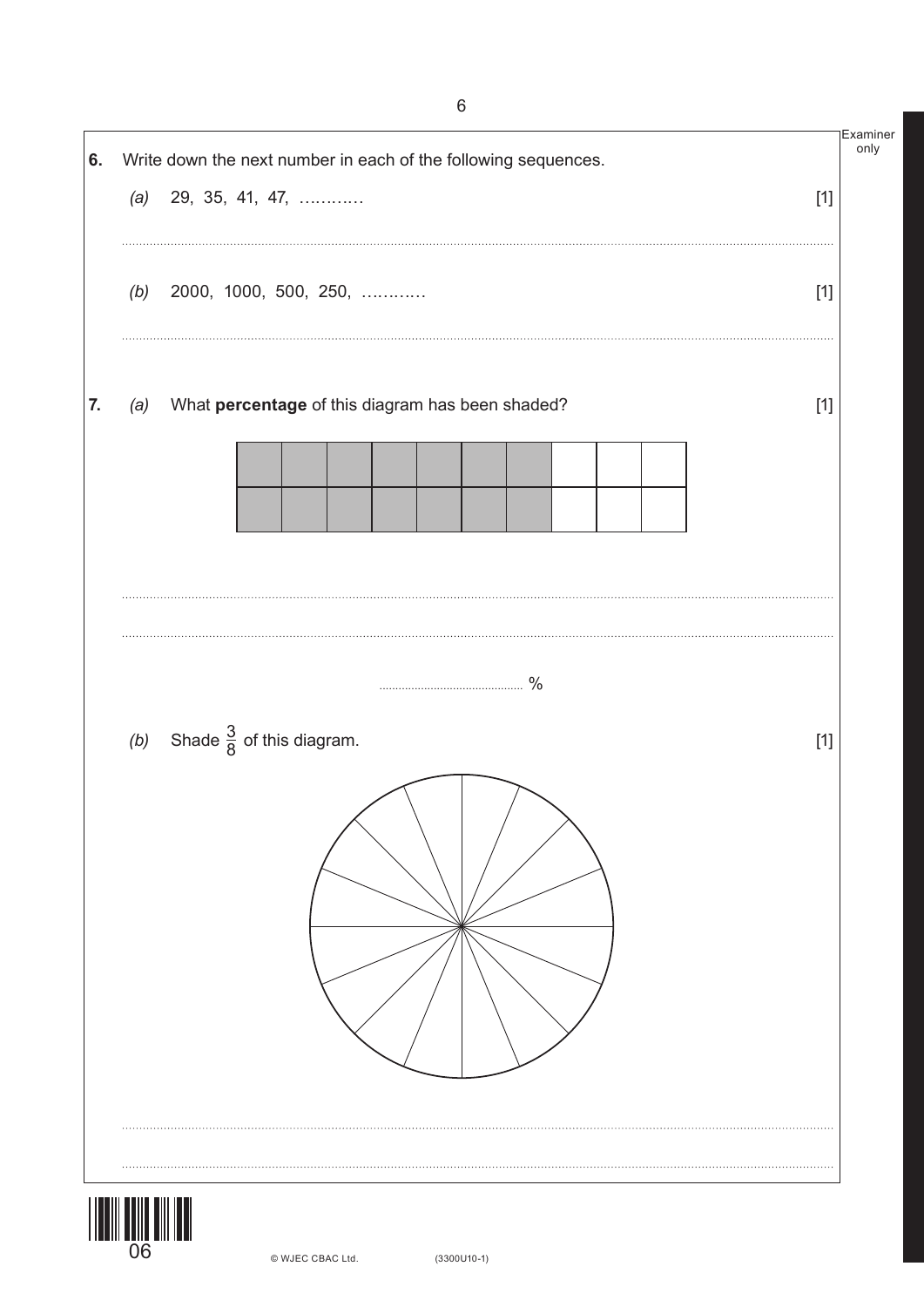

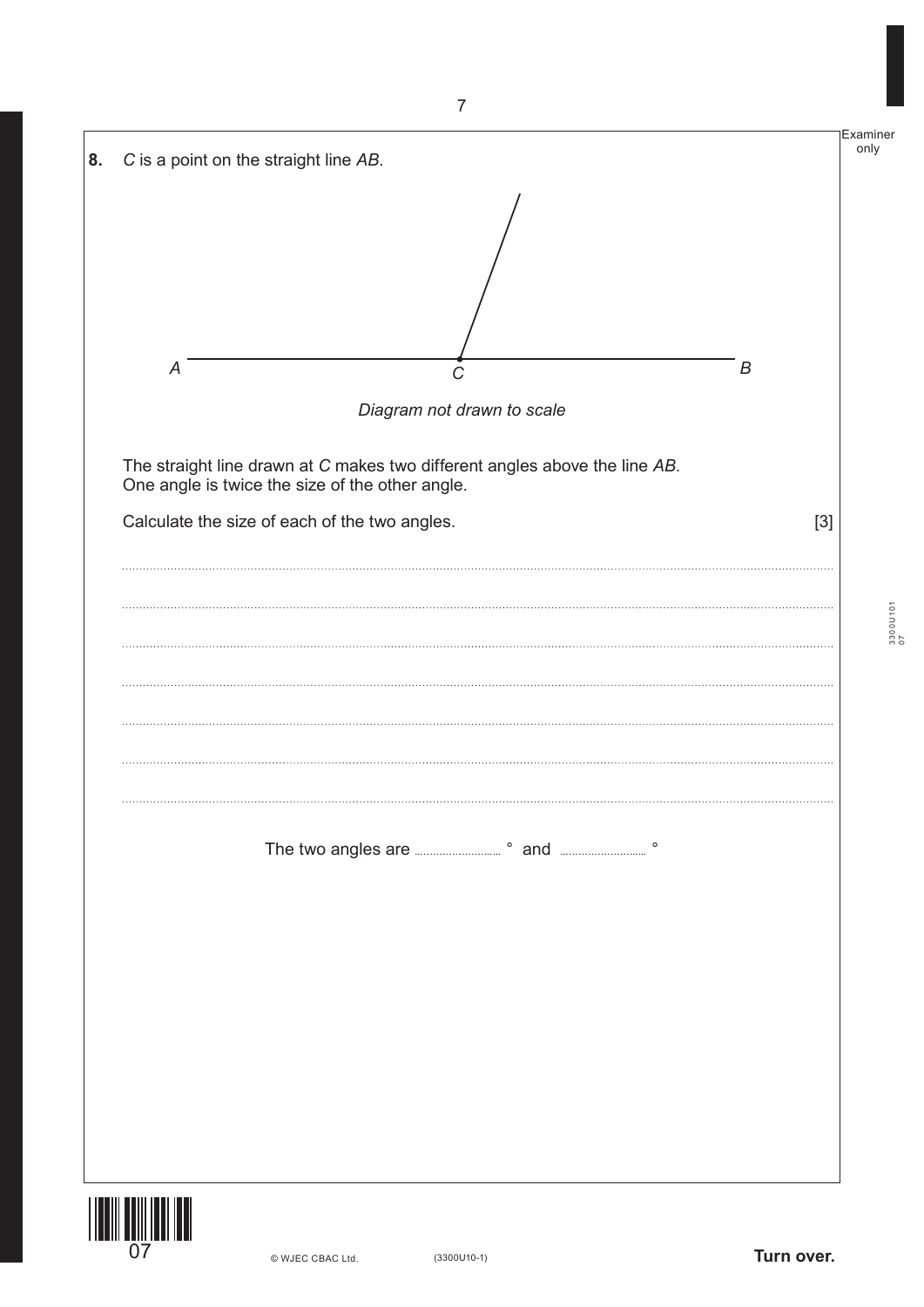| 9. |                            | (a) Simplify the expression $9g - 5g + 12g$ . | $[1]$ | Examiner<br>only |
|----|----------------------------|-----------------------------------------------|-------|------------------|
|    |                            | (b) Solve the equation $5y = 45$ .            | $[1]$ |                  |
|    | (c)                        | Solve the equation $w - 16 = 14$ .            | $[1]$ |                  |
|    |                            | (d) Solve the equation $4x + 7 = 10$ .        | $[2]$ |                  |
|    |                            |                                               |       |                  |
|    |                            |                                               |       |                  |
|    |                            |                                               |       |                  |
|    |                            |                                               |       |                  |
|    | <b>TIMIN DININ INI INI</b> |                                               |       |                  |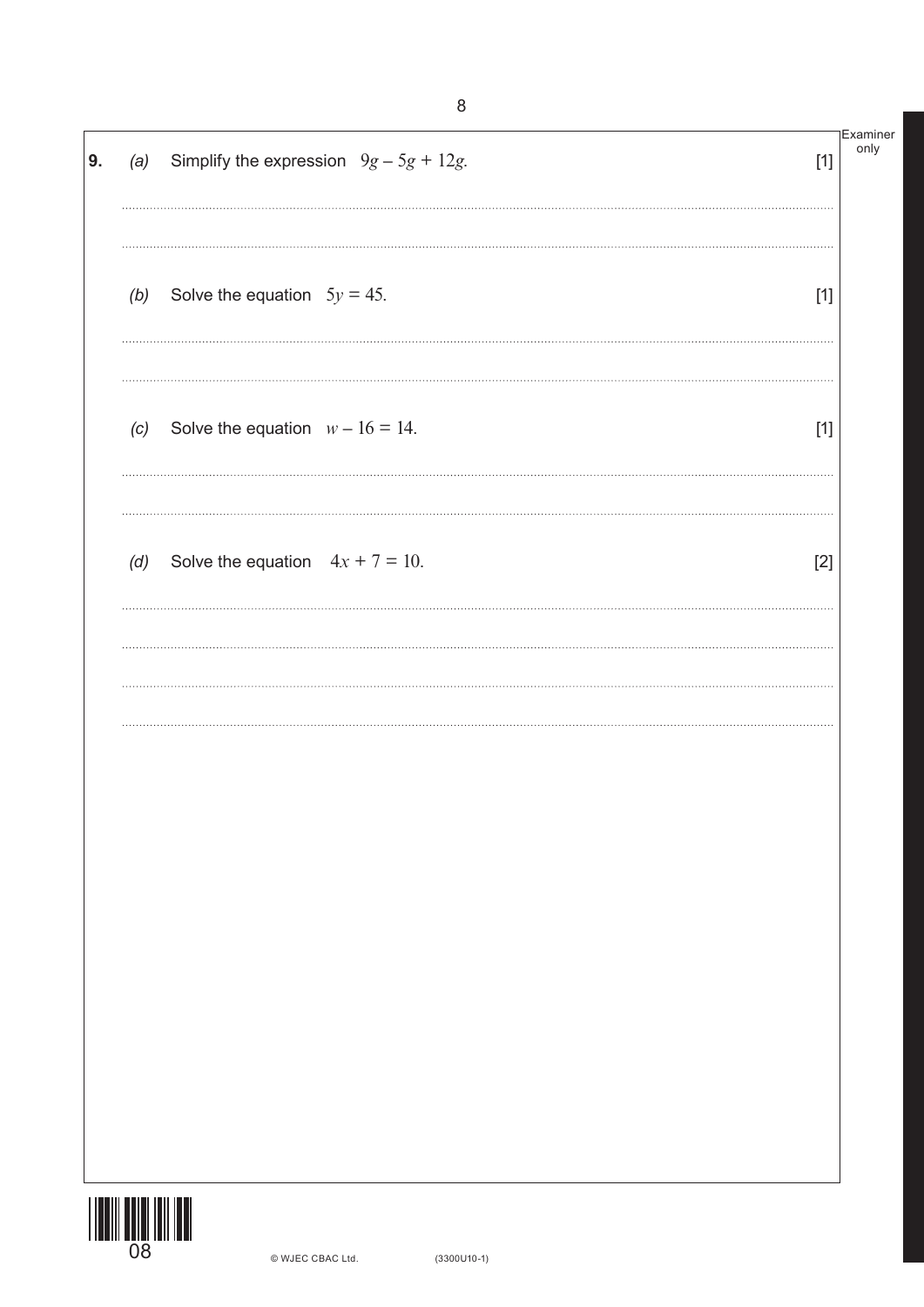

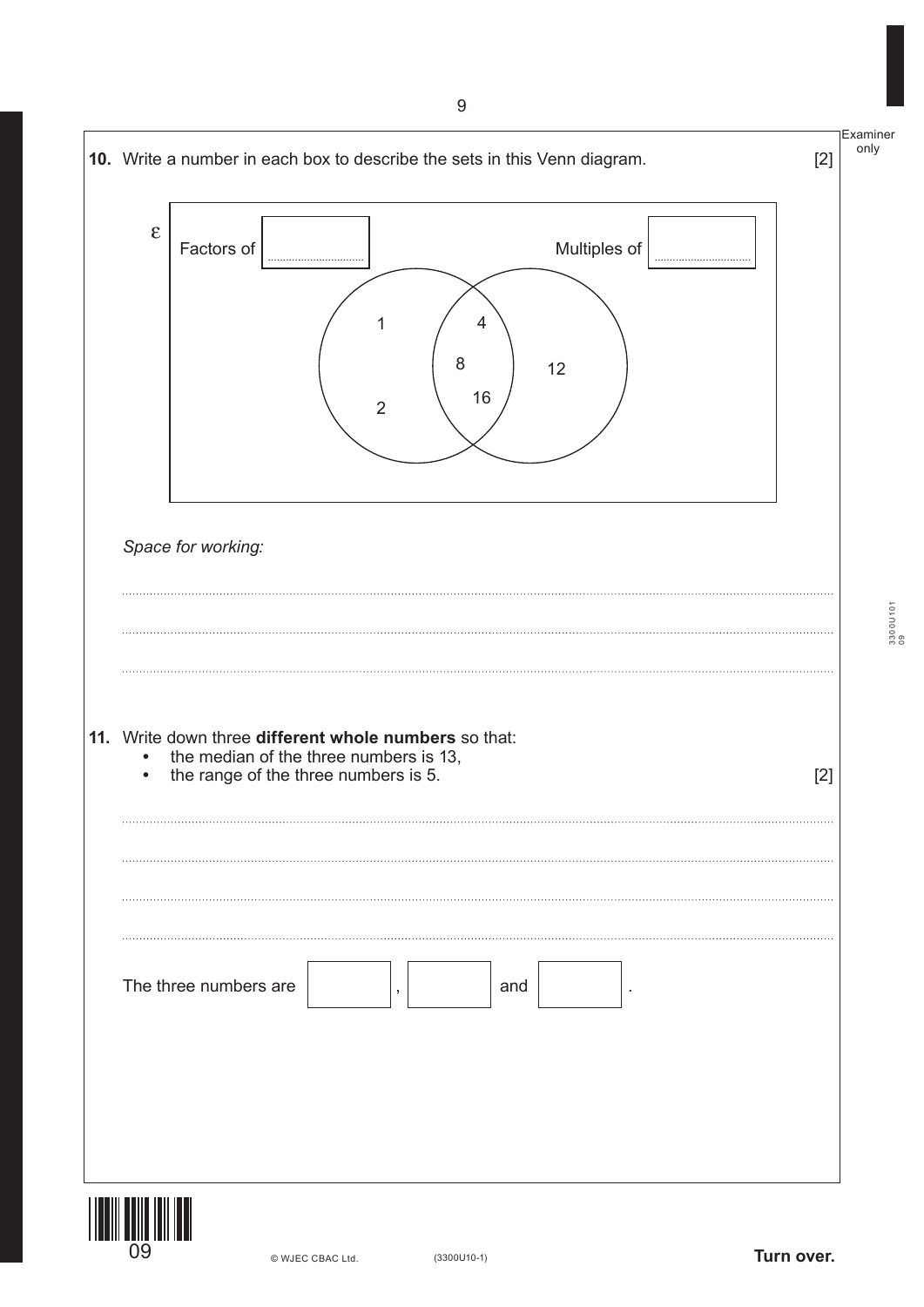| What is the perimeter of the long rectangle that Jo has made?<br>You must draw a diagram of Jo's long rectangle and show all your working. | $[3 + 2 OCW]$ |
|--------------------------------------------------------------------------------------------------------------------------------------------|---------------|
|                                                                                                                                            |               |
|                                                                                                                                            |               |
|                                                                                                                                            |               |
|                                                                                                                                            |               |
|                                                                                                                                            |               |
|                                                                                                                                            |               |
|                                                                                                                                            |               |
|                                                                                                                                            |               |
|                                                                                                                                            |               |
|                                                                                                                                            |               |
|                                                                                                                                            |               |
|                                                                                                                                            |               |
|                                                                                                                                            |               |
|                                                                                                                                            |               |
|                                                                                                                                            |               |
|                                                                                                                                            |               |
|                                                                                                                                            |               |
|                                                                                                                                            |               |
|                                                                                                                                            |               |
|                                                                                                                                            |               |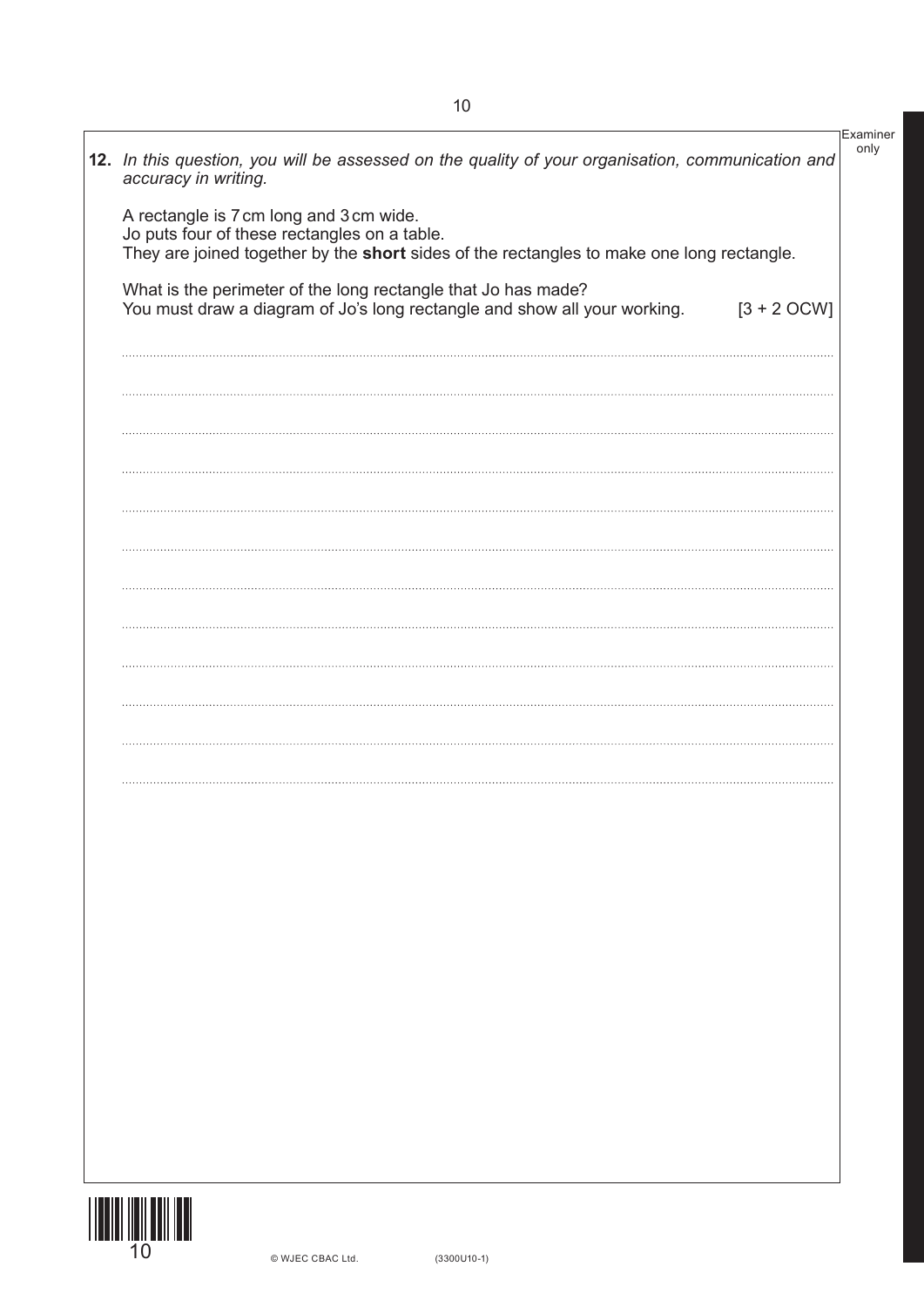| 13. | (a) | What is the time 8 hours and 40 minutes after 11:38?                                                                                                                                                                                                                                                                                                        | $[1]$ | Examiner<br>only |
|-----|-----|-------------------------------------------------------------------------------------------------------------------------------------------------------------------------------------------------------------------------------------------------------------------------------------------------------------------------------------------------------------|-------|------------------|
|     | (b) | Time is<br>What is the time difference between 7:35 a.m. and 2:15 p.m. on the same day?<br>Give your answer in hours and minutes.                                                                                                                                                                                                                           | $[1]$ |                  |
|     |     |                                                                                                                                                                                                                                                                                                                                                             |       |                  |
|     | (c) | Time difference is <b>with a set of the contract of the contract of the contract of the contract of the contract of the contract of the contract of the contract of the contract of the contract of the contract of the contract</b><br>Evaluate the time difference between 7 minutes 15 seconds and 2 minutes 50 seconds.<br>Give your answer in seconds. | $[2]$ |                  |
|     |     | Time difference is<br><b>EXAMPLE 2014</b> Seconds.                                                                                                                                                                                                                                                                                                          |       |                  |
|     |     |                                                                                                                                                                                                                                                                                                                                                             |       |                  |

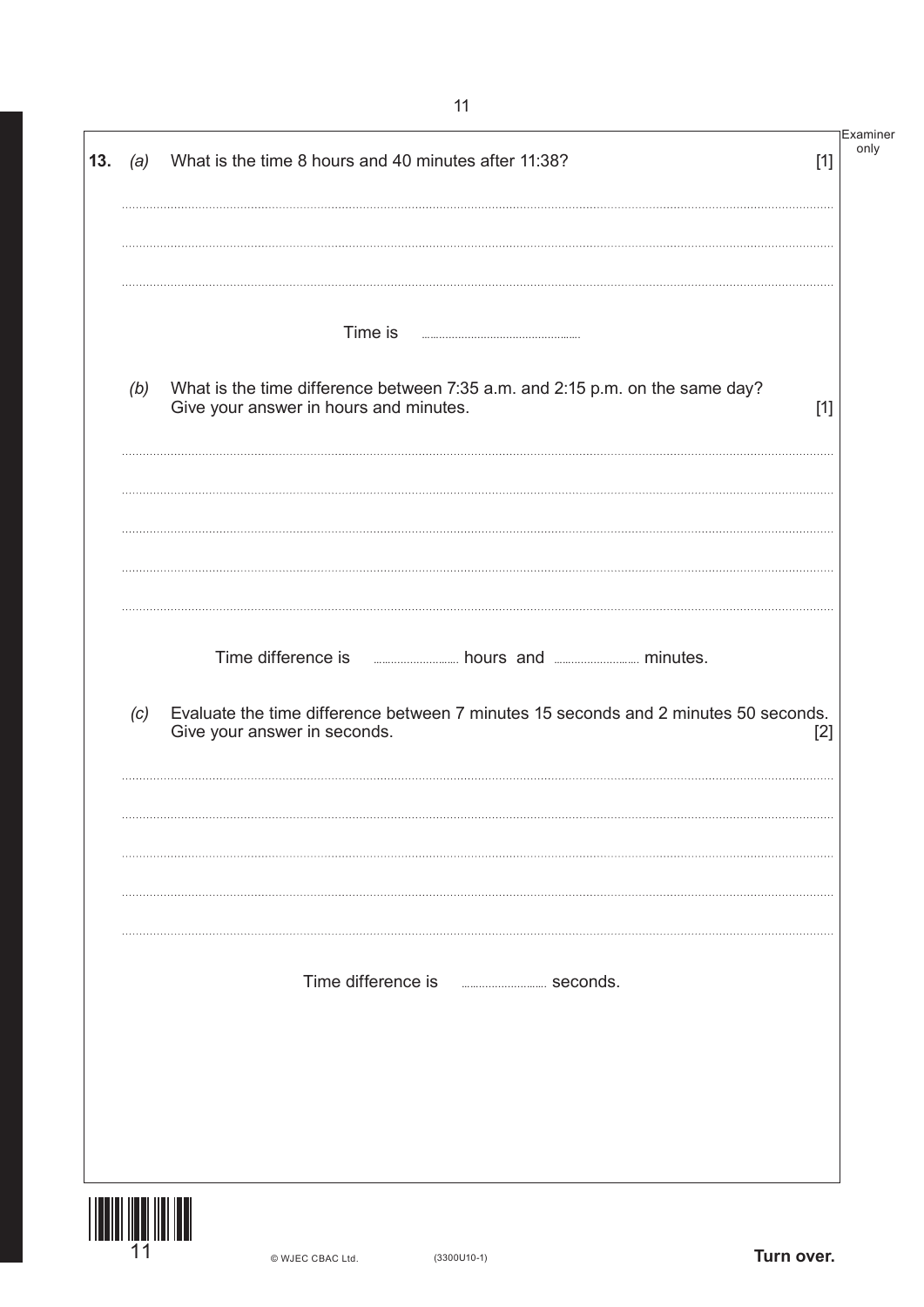

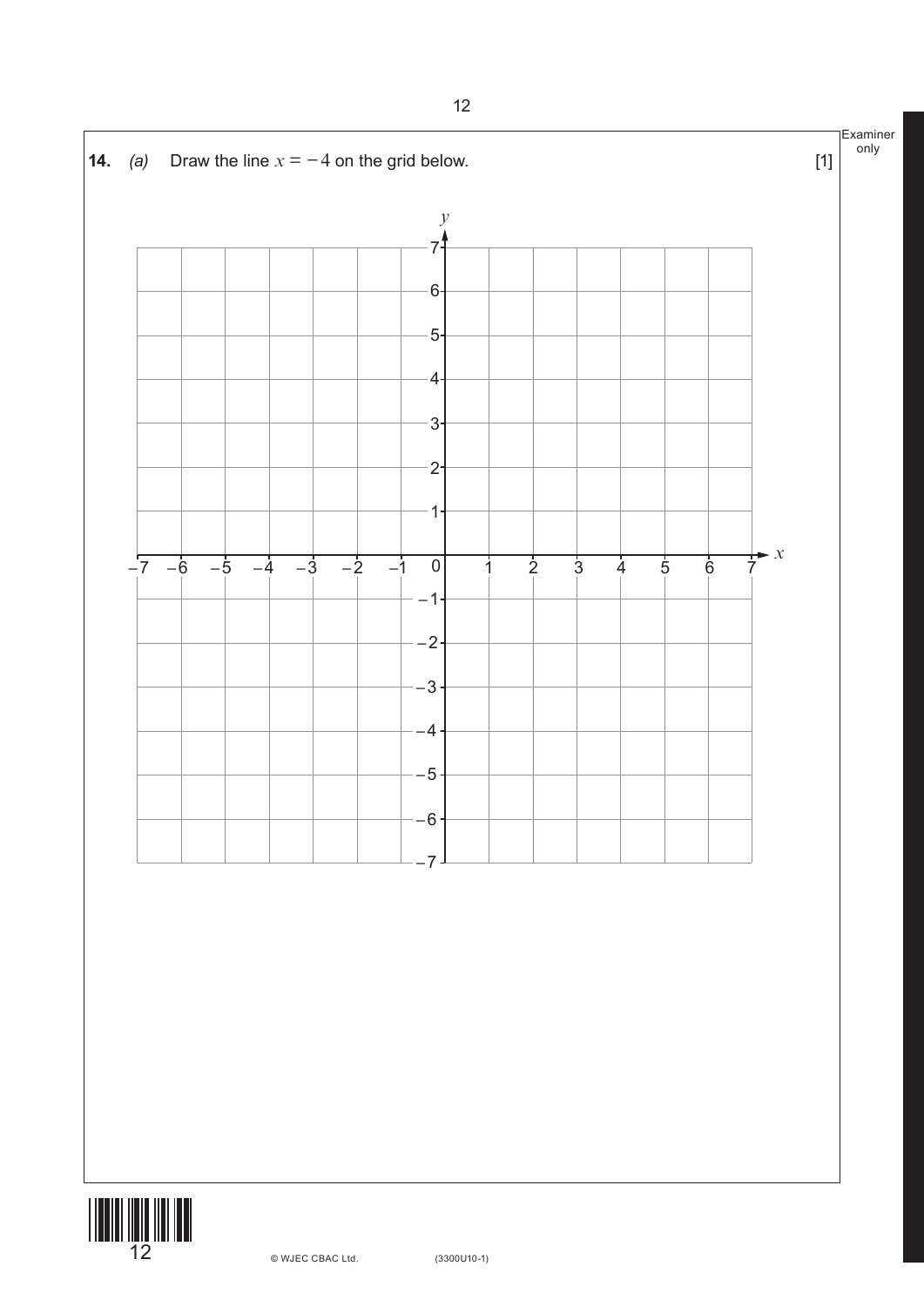

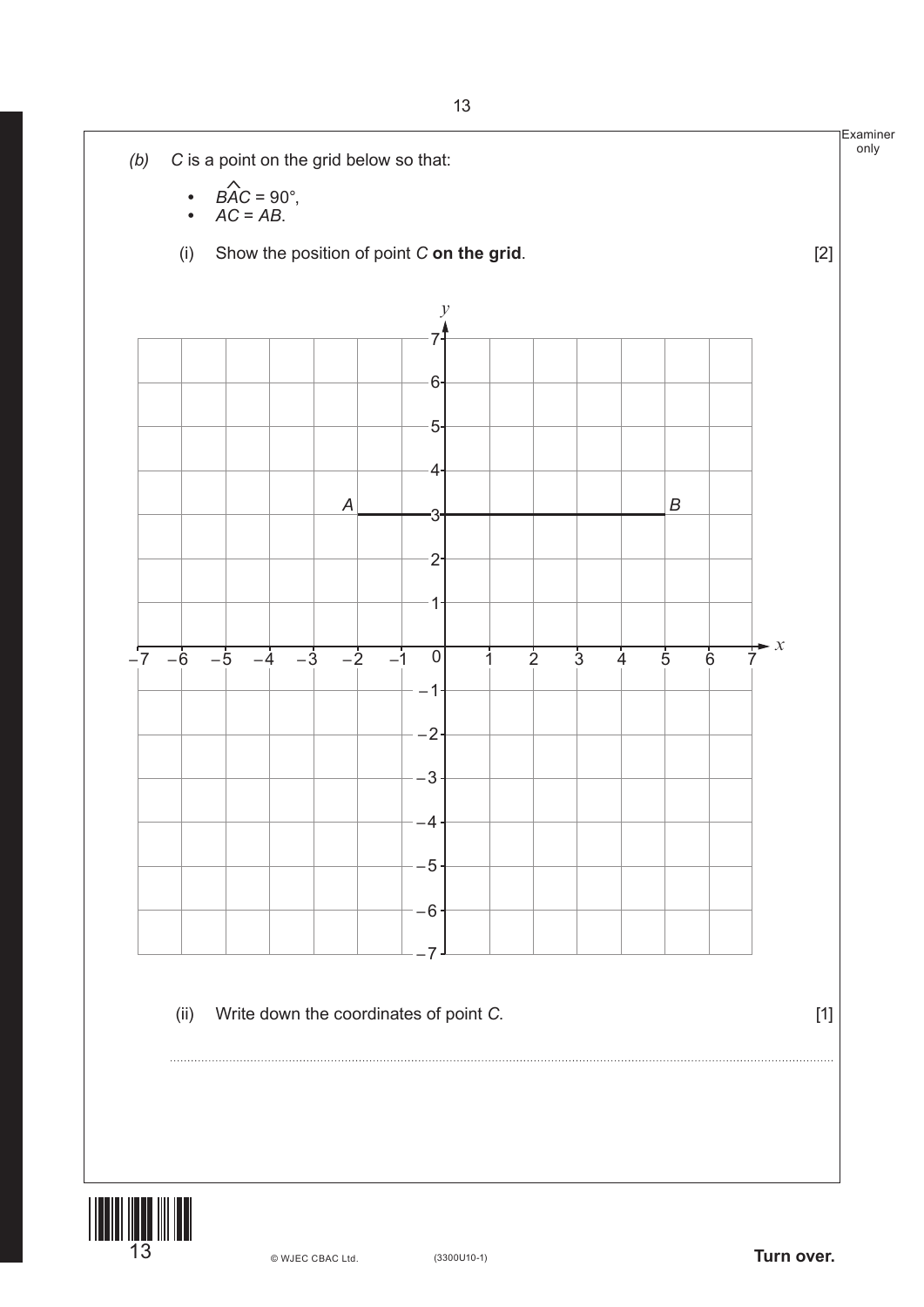| 15. Calculate each of the following. |       |
|--------------------------------------|-------|
| (a) $3^3 \times 10^2$                | $[2]$ |
| <br>(b) $0.4 \times 0.2$             | $[1]$ |
| (c) $\frac{4}{9} + \frac{5}{18}$     | $[2]$ |
|                                      |       |
|                                      |       |
|                                      |       |
|                                      |       |
|                                      |       |
|                                      |       |
|                                      |       |

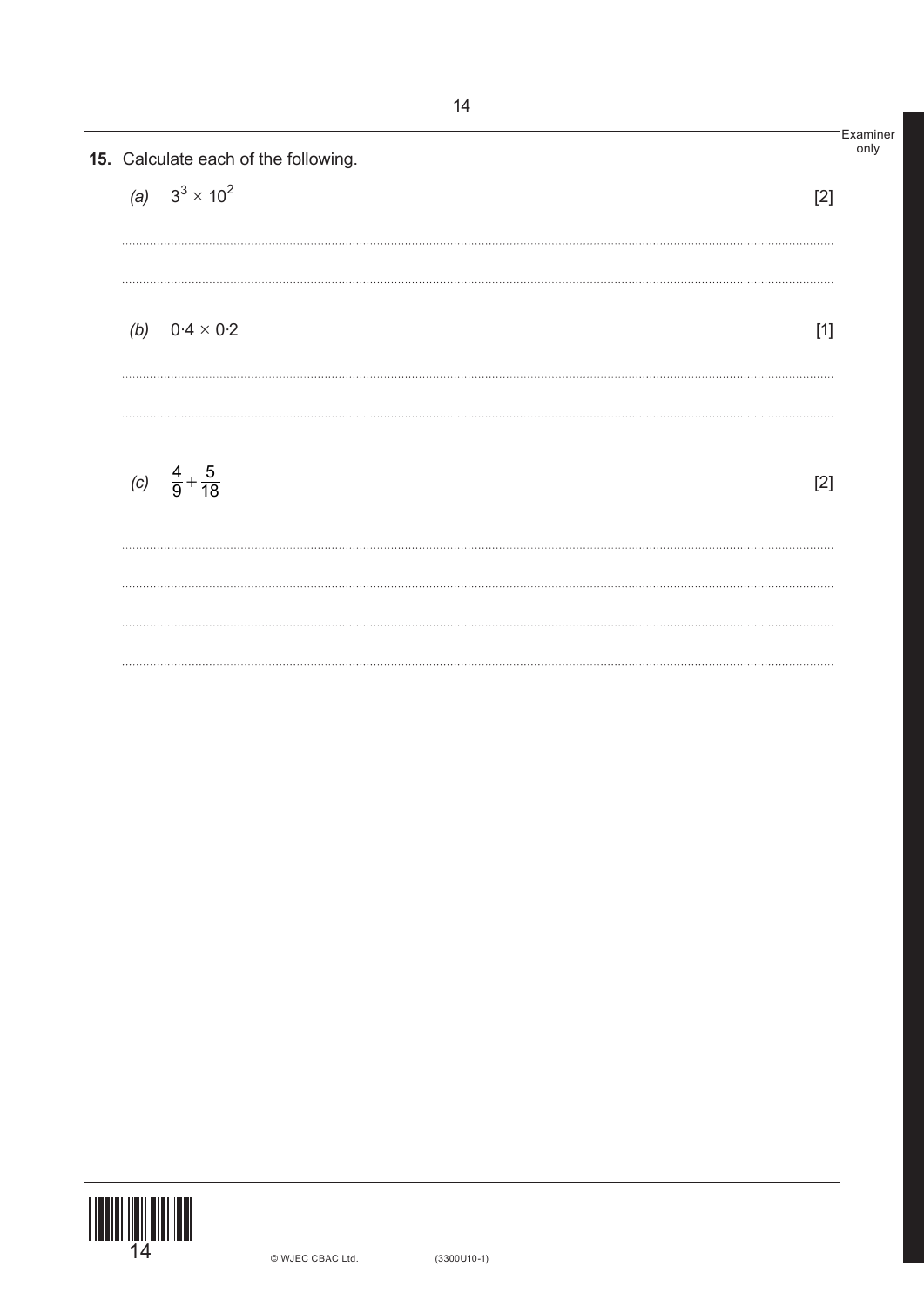

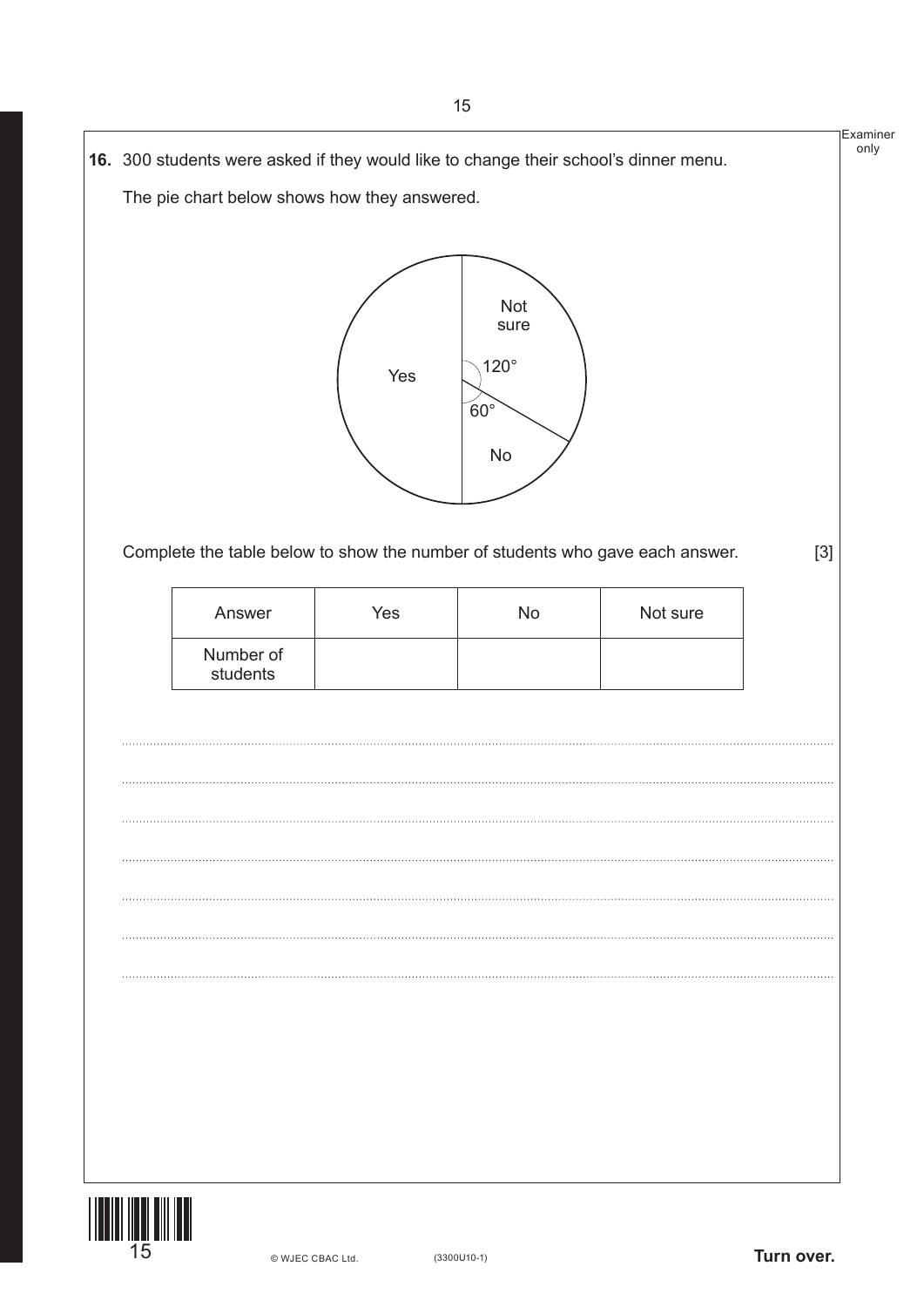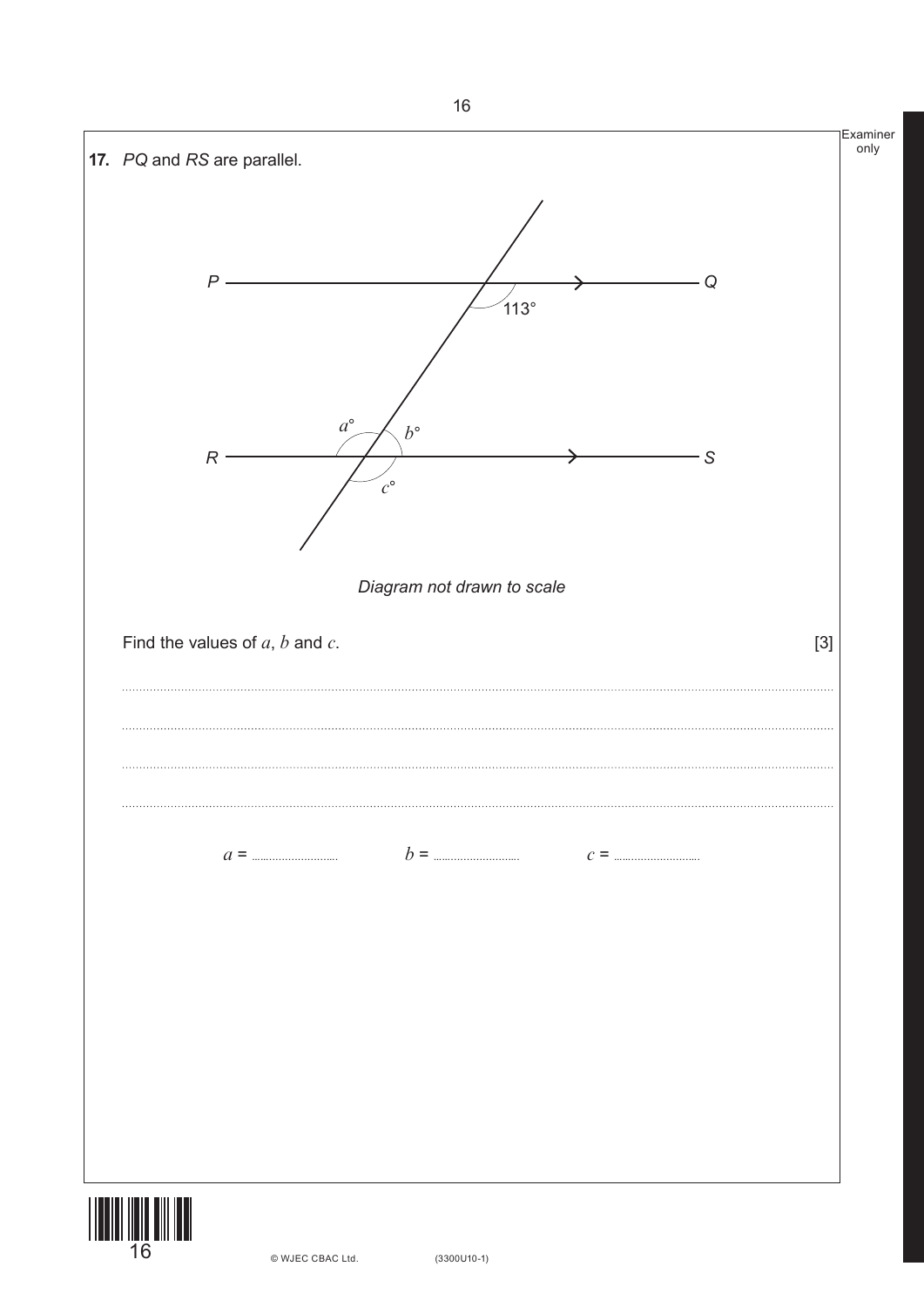## Examiner only **18.** 80 cards are placed in a box. Each card shows a picture of one of four islands near the coast of Wales: Bardsey Island, Ramsey Island, Skomer Island or Puffin Island. A card is chosen at random from the box. The table below gives some of the probabilities that the chosen card shows a picture of a particular island. Island Bardsey Island Ramsey Island Skomer Island Puffin Island *(Ynys Enlli) (Ynys Dewi) (Ynys Sgomer) (Ynys Seiriol)* Probability 0.4 0.15 0.25 How many of the 80 cards show a picture of Puffin Island? You must show all your working. The same state of the state of the state of the state of the state of the state of the state of the state of the state of the state of the state of the state of the state of the state of the

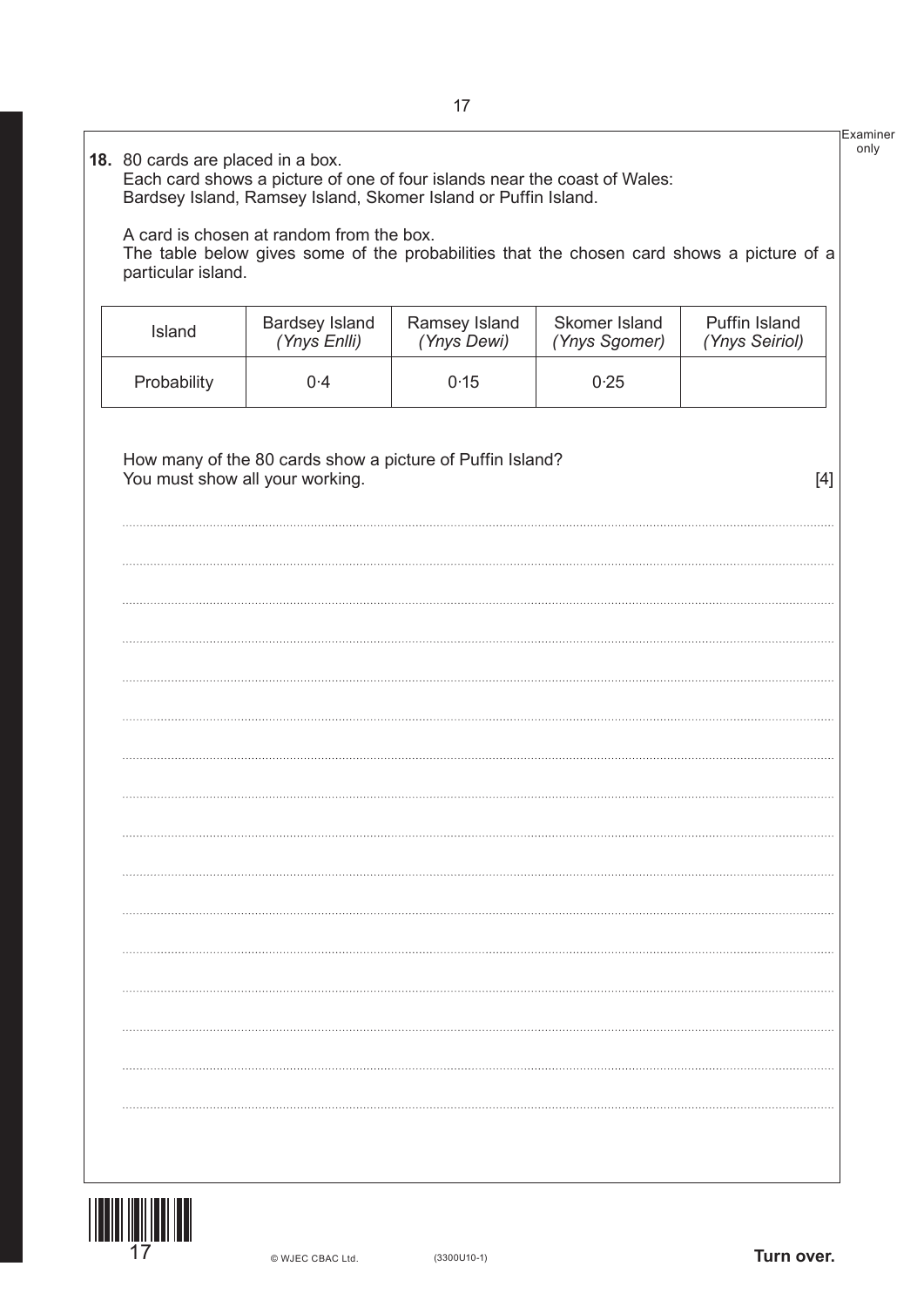

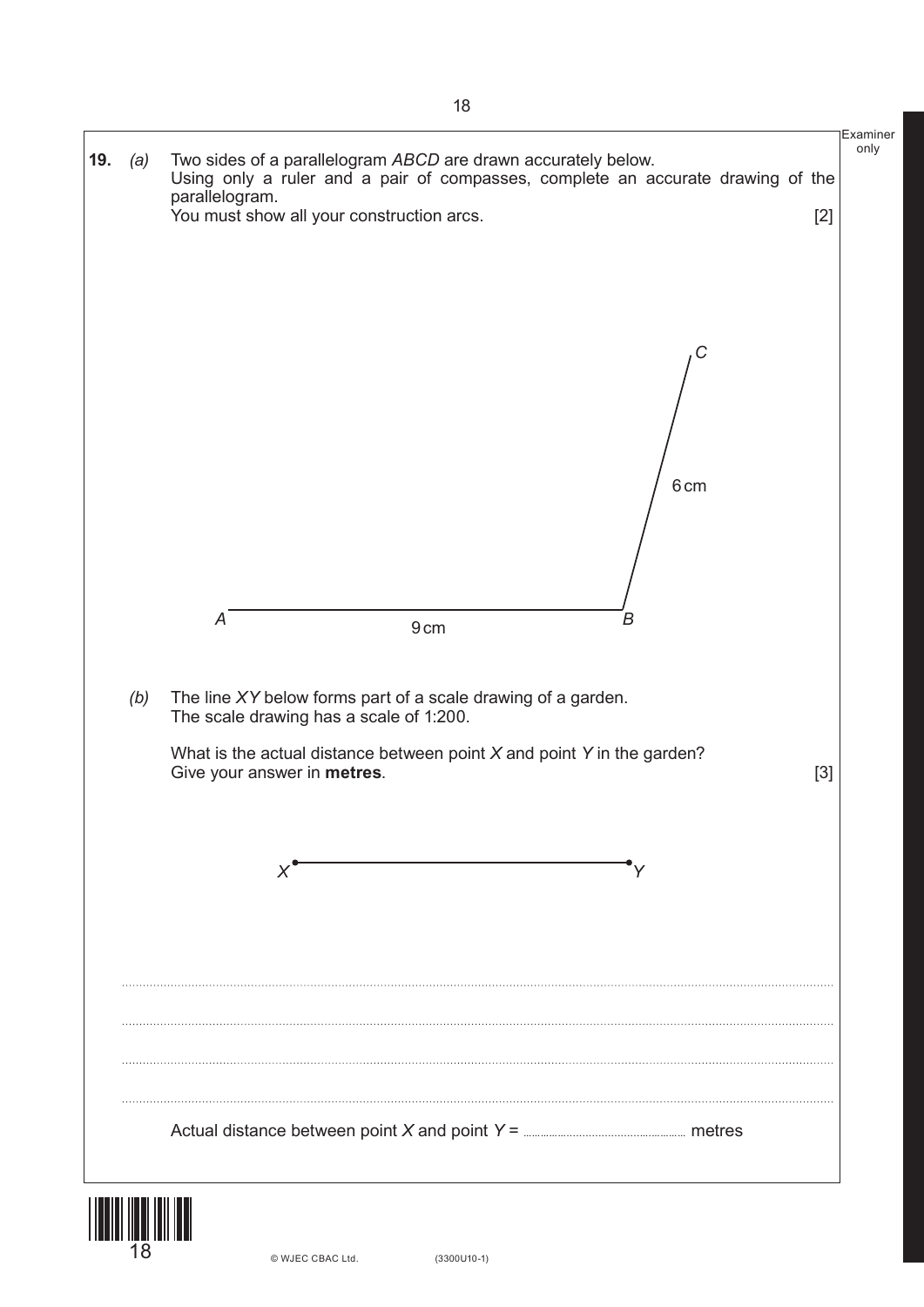| (a) | What is the value of $5.43 \times 1.7$ ?<br>Circle the correct answer. |          |                     |       |      | $[1]$ |
|-----|------------------------------------------------------------------------|----------|---------------------|-------|------|-------|
|     | 0.9231                                                                 | 9.231    | 92.31               | 923.1 | 9231 |       |
|     | (b) What is the value of $\frac{9231}{54.3}$ ?                         |          |                     |       |      |       |
|     | Circle the correct answer.                                             |          |                     |       |      | $[1]$ |
|     | 0.17                                                                   | 1.7      | 17                  | 170   | 1700 |       |
|     | (c) What is the value of $\frac{9231}{543 \times 1.7}$ ?               |          |                     |       |      |       |
|     | Circle the correct answer.                                             |          |                     |       |      | $[1]$ |
|     | 0.1                                                                    | $\sim$ 1 | 10                  | 100   | 1000 |       |
|     |                                                                        |          | <b>END OF PAPER</b> |       |      |       |
|     |                                                                        |          |                     |       |      |       |
|     |                                                                        |          |                     |       |      |       |
|     |                                                                        |          |                     |       |      |       |
|     |                                                                        |          |                     |       |      |       |
|     |                                                                        |          |                     |       |      |       |